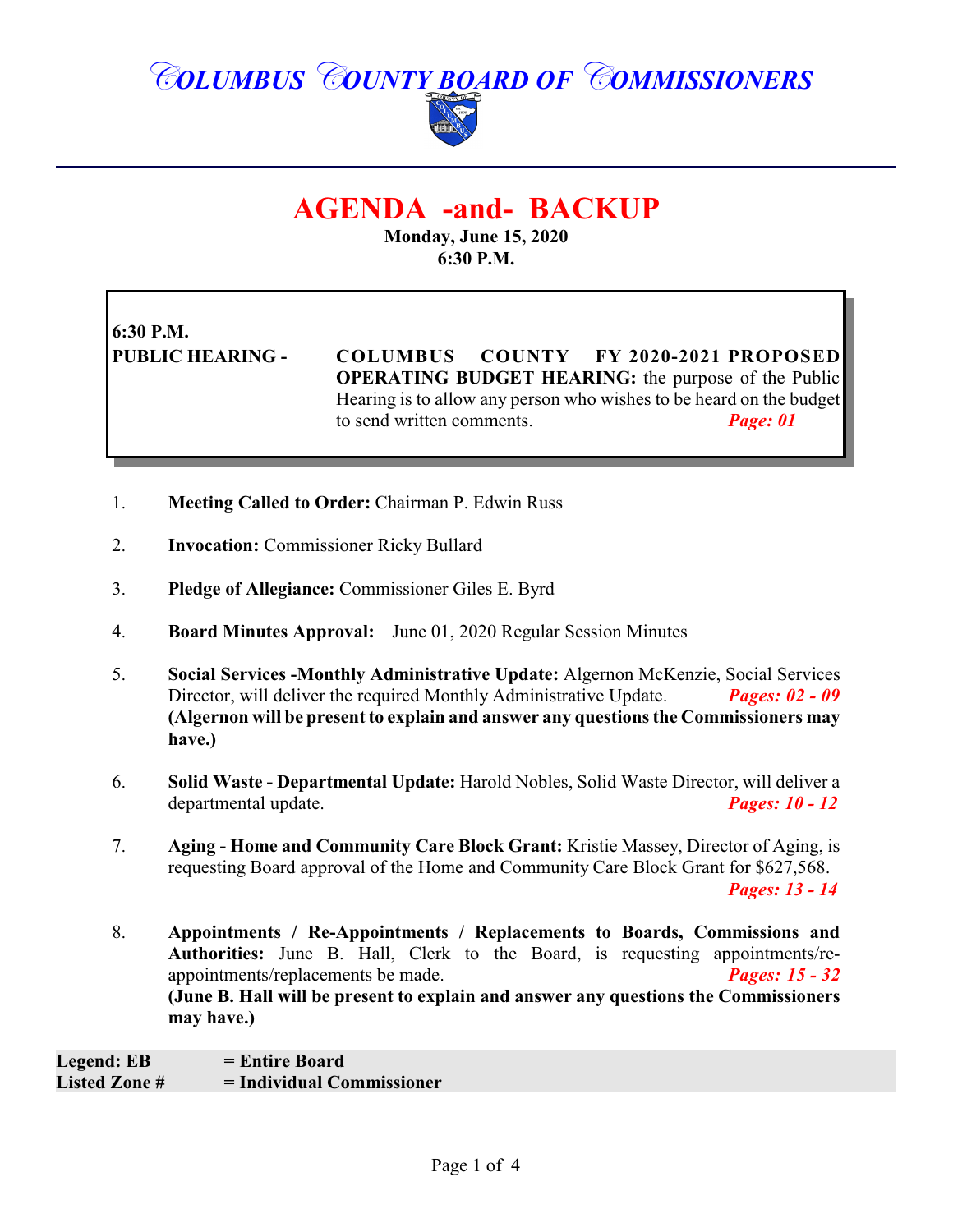| <b>Zone I:</b>   | <b>Jerome McMill</b>  |
|------------------|-----------------------|
| <b>Zone II:</b>  | <b>James E. Preva</b> |
| <b>Zone III:</b> | Giles E. Byrd,        |
| <b>Zone IV:</b>  | <b>P. Edwin Russ</b>  |

**IIIian Zone V:** *Cone V:* **<b>Prent Burroughs**<br> **Zone VI: Ricky Bullard Zone II: James E. Prevatte Zone VI: Ricky Bullard Zone VII: Charles T. McDowell** 

| <b>COMMITTEE</b>                                                           | ZONE/<br><b>EB</b>                                           | PERSON(S)                                                                                                                                                                 | <b>EXPIR.</b><br><b>DATE</b>                                                                                                                  |
|----------------------------------------------------------------------------|--------------------------------------------------------------|---------------------------------------------------------------------------------------------------------------------------------------------------------------------------|-----------------------------------------------------------------------------------------------------------------------------------------------|
| Aging Advisory Council (Region O) - COG-                                   | EB                                                           | Neil Smith                                                                                                                                                                | 06/30/2020                                                                                                                                    |
| Animal Control Advisory Council                                            | <b>VII</b>                                                   | Patricia Thor                                                                                                                                                             | $01-16-2020$                                                                                                                                  |
| Brunswick Zoning, Planning Board and Board of<br>Adjustments               | EB                                                           | Caletta Faulk - ETJ                                                                                                                                                       | 05-17-2020                                                                                                                                    |
| Chadbourn Planning and Zoning Board                                        | EB                                                           | <b>ETJ - VACANT</b>                                                                                                                                                       | ---                                                                                                                                           |
| Economic Development Commission Board of<br>Directors                      | IV<br>V                                                      | J.E. Thompson, Jr.<br>R.C. Soles, Jr.                                                                                                                                     | 06/30/2020<br>06/30/2020                                                                                                                      |
| Fair Bluff Planning Board                                                  | EB                                                           | George Perry - ETJ                                                                                                                                                        | April, 2020                                                                                                                                   |
| Home and Community Care Block Grant for<br>Aging Services Advisory Council | IV                                                           | Dan Watts                                                                                                                                                                 | 06-30-2019                                                                                                                                    |
| Housing Advisory Committee                                                 | I<br>$\mathbf{I}$<br>$\mathop{\rm III}\nolimits$<br>IV<br>VI | <b>Richard Peacock</b><br>Michael Clemmons<br>David Solomon<br>Vickie Pait<br>Bonnie K, Prince                                                                            | 06/30/2020<br>06/30/2020<br>06/30/2020<br>06/30/2020<br>06/30/2020                                                                            |
| Industrial Facilities Pollution Control Financing<br>Authority             | EB                                                           | Carl Meares, Jr.                                                                                                                                                          | 06/30/2018?<br>??                                                                                                                             |
| <b>Community Advisory Committee</b><br>(Joint and/or Nursing Home)         | EB<br>EB<br>EB<br>EB<br>EB<br>EB<br>EB<br>EB<br>EB<br>EB     | Karen Dawsey<br>Robert Adams<br>Zelma Biddle<br>Linda Young<br>Deborah Spivey<br>Michael J. Creen<br>Joleen Fowler Lewis<br>Peggy Gerald<br>Anita Adams<br>Millie Freeman | 04/04/2020<br>07/16/2020<br>$\overline{\mathcal{L}}$<br>9<br>04/02/2019<br>07/16/2019<br>06/03/2020<br>06/03/2020<br>06/03/2020<br>06/03/2020 |
| Lake Waccamaw Planning Board                                               | EB                                                           | David Lanier - ETJ                                                                                                                                                        | 06/30/20200                                                                                                                                   |
| Literacy Council (Columbus County)                                         | EB                                                           | Amon E. McKenzie                                                                                                                                                          | 2019                                                                                                                                          |
| Southeastern Community College                                             | VII                                                          | Robert L. Ezzell                                                                                                                                                          | 06/30/2020                                                                                                                                    |
| Southeastern Economic Development<br>Commission                            | $\mathbf{I}$                                                 | <b>Ricky James Benton</b>                                                                                                                                                 | 04/01/2020                                                                                                                                    |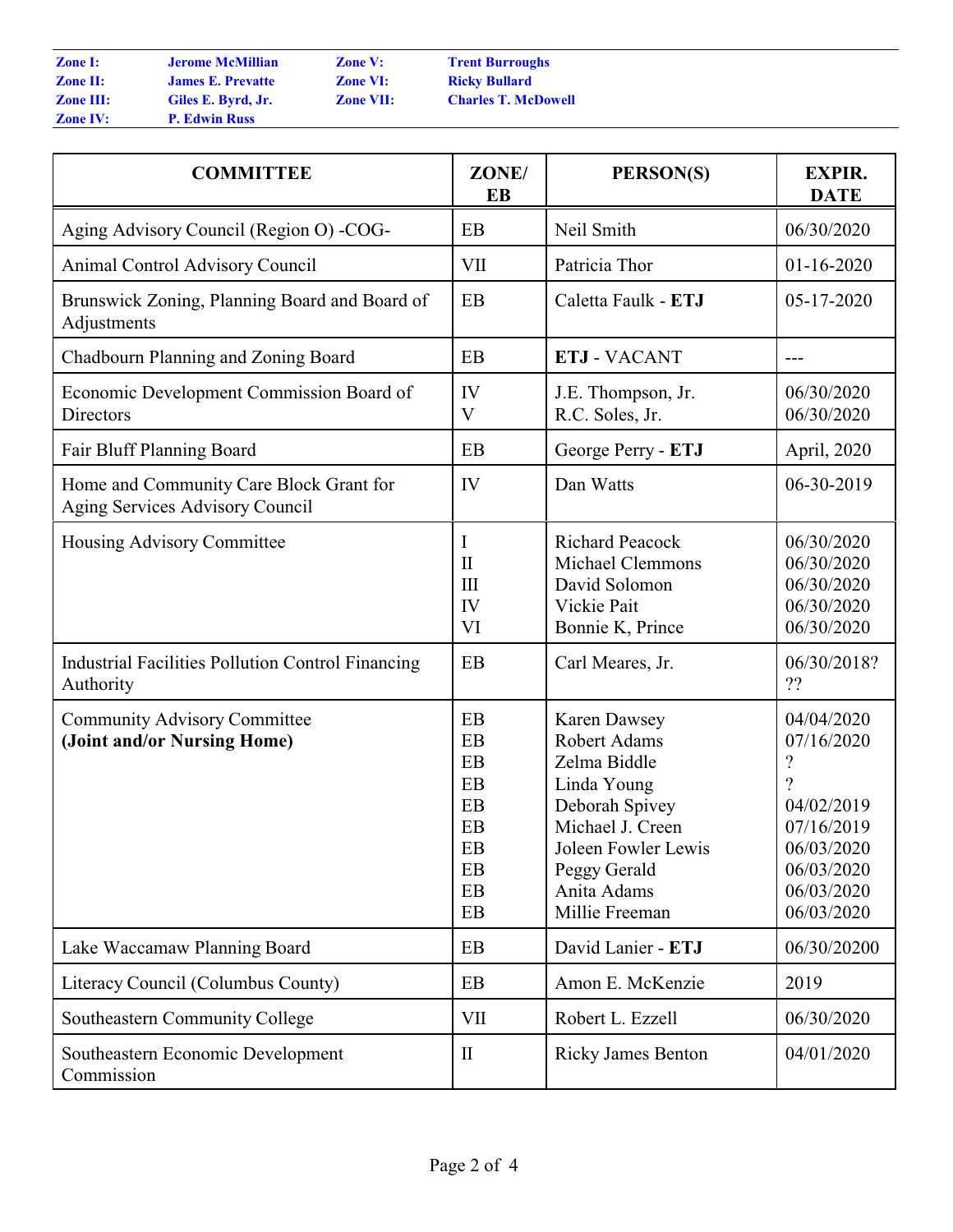| <b>COMMITTEE</b>                             | ZONE/<br>EB                          | PERSON(S)                                                                                                                 | <b>EXPIR.</b><br><b>DATE</b>                                                                   |
|----------------------------------------------|--------------------------------------|---------------------------------------------------------------------------------------------------------------------------|------------------------------------------------------------------------------------------------|
| <b>Voluntary Agricultural District Board</b> | $\rm II$<br>IV                       | Craig Fisher<br><b>Terry Garrell</b>                                                                                      | 06/30/2020<br>06/30/2020                                                                       |
| Water and Sewer Advisory Commission          | $\mathbf{I}$<br>Ш<br>IV<br>VI<br>VII | Thaddus Williams<br>Chris Smith<br>Margaret Gordon<br>David Parks<br>Steve Long<br>James Worley<br><b>Todd Pennington</b> | 06/02/2020<br>06/02/2020<br>06/02/2020<br>06/02/2020<br>06/02/2020<br>06/02/2020<br>06/02/2020 |

## **RECESS REGULAR SESSION and enter into COLUMBUSCOUNTYWATERand SEWER DISTRICTS I, II, III, IV and V BOARD MEETING**

9. **Columbus County Water and Sewer Districts I, II, III, IV and V Board Meeting Minutes:**

June 01, 2020 Columbus County Water and Sewer Districts I, II, III, IV and V Board Meeting **(5 Sets)**

10. **Columbus County Water and Sewer Districts I, II, III, IV and V - Approval of Monthly Billing Adjustments for May and June, 2020:** Harold Nobles, Public Utilities Director, is requesting Board approval. *Pages: 33 - 38*

### **ADJOURN COMBINATION MEETING of COLUMBUS COUNTY WATER and SEWER DISTRICTS I, II, III, IV AND V BOARD MEETING**

- 11. **Public Input (by telephone, e-mail or letter).**
- 12. **Consent Agenda Items:** *Pages: 39 52*

A. Budget Amendments; **and Pages: 39-49** B. Tax Refunds and Releases. **Pages: 50-52**

### 13. **Comments:**

- A. Department Managers;
- B. Board of Commissioners;
- C. County Manager; **and**
- D. County Attorney.